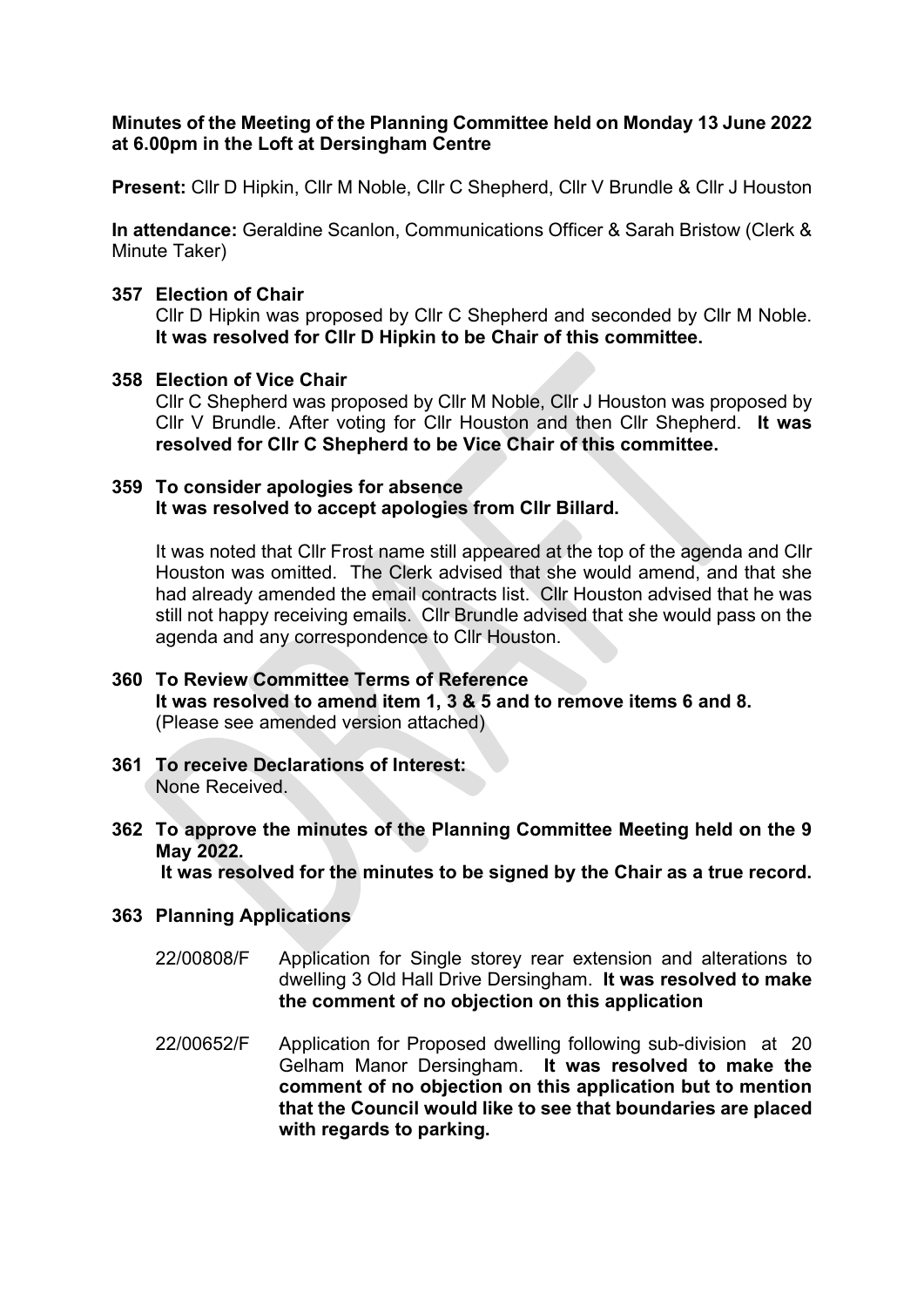- 364 Correspondence None Received.
- 365 Items for inclusion at the next meeting None received.

### 366 Date of next meeting 11 July 2022 at 6.00pm in the Loft at Dersingham Village Centre

With no further business the meeting was closed at 6.40pm.